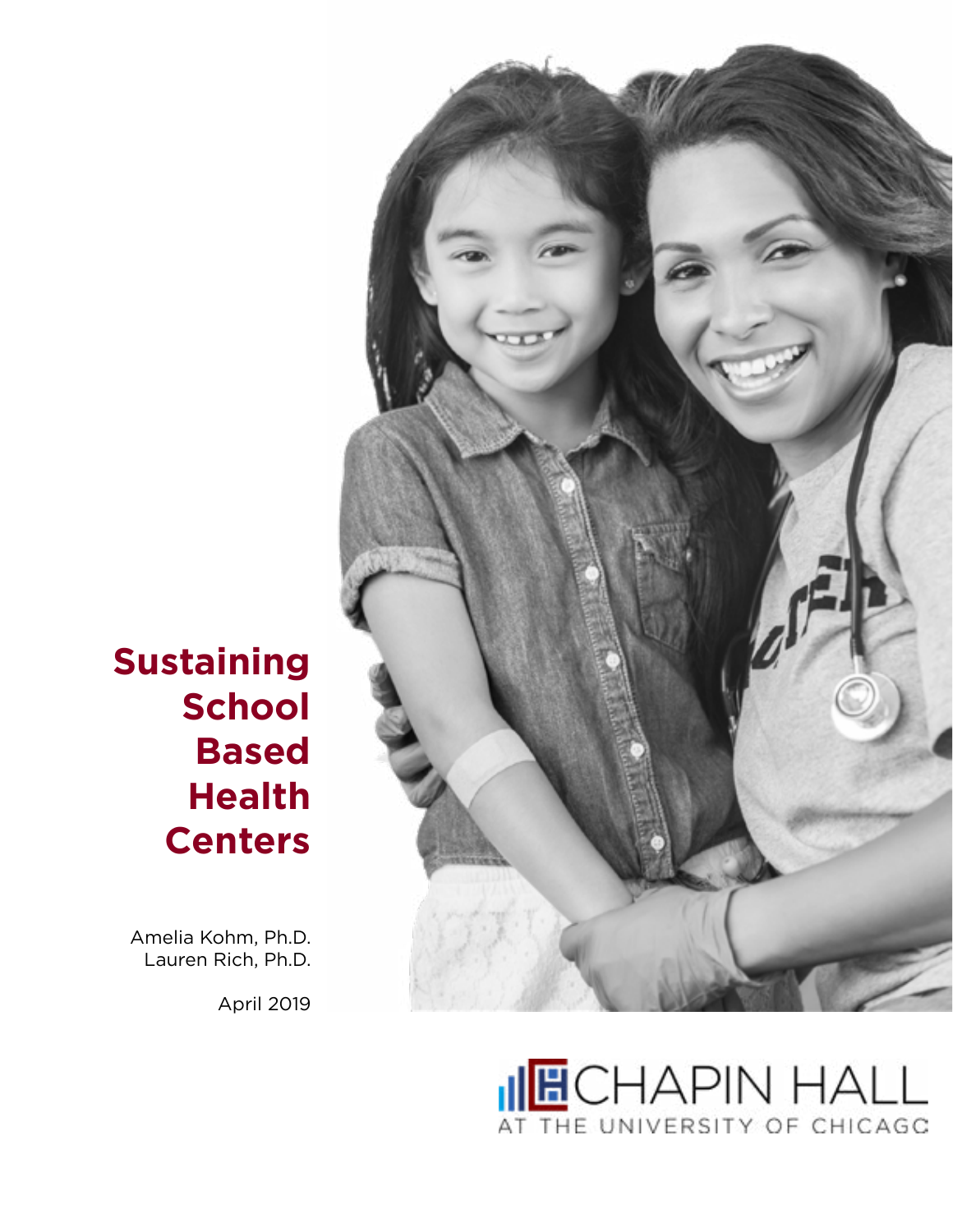#### **Acknowledgments**

We would like to thank all of the participants in the five Elev8 sites who welcomed us as observers at meetings and events, took time to answer our many questions, and sat down to share their experiences with us at length. We are especially grateful to the members of the integration and health committees, to LISC, to the lead community agencies, and to the staff, parents and students at each school.

#### **Recommended citation**

Kohm, A., Rich, L. (2019). Sustaining School-Based Health Centers. Chi cago: Chapin Hall at the University of Chicago.

#### **Contact first author**

Amelia Kohm, Ph.D. akohm@chapinhall.org

Chapin Hall is an independent policy research center at the University of Chicago focused on providing public and private decision-makers with rig orous data analysis and achievable solutions to support them in improving the lives of children, families and communities.

Chapin Hall partners with policymakers, practitioners, and philanthropists at the forefront of research and policy development by applying a unique blend of scientific research, real-world experience, and policy expertise to construct actionable information, practical tools, and, ultimately, positive change for children and families.

© 2019 Chapin Hall at the University of Chicago

Chapin Hall at the University of Chicago 1313 East 60th Street Chicago, IL 60637

chapinhall.org

## Table of Contents

[Abstract](#page-2-0)

4 5 8

- [Executive Summary](#page-2-0) [Introduction](#page-4-0) [Method](#page-5-0) 11 [Findings/Results](#page-6-0) 12
- [Discussion](#page-10-0) 21
- [References](#page-11-0) 23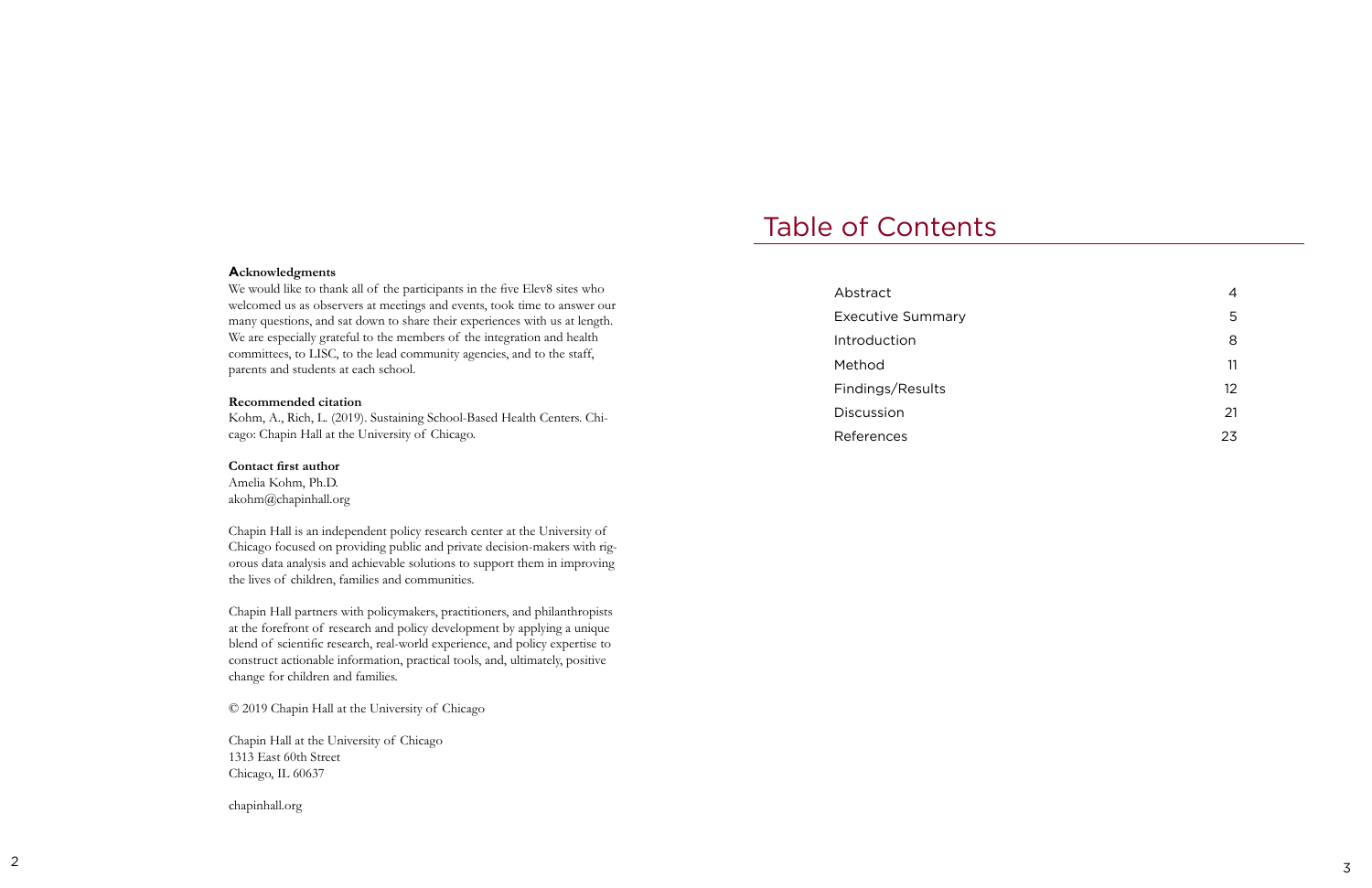### <span id="page-2-0"></span>Abstract

S chool-based health centers (SBHC) help to make healthcare affordable and accessible by providing health services to young people where they spend most of their waking hours: at school. Research to date suggests that SBHCs can significantly expand access to healthcare, particularly for families in low-income communities, and reduce healthcare costs. Because of these benefits, the Affordable Care Act of 2010 recognized SBHCs as a federally authorized program and provided a one-time mandatory appropriation of \$200 million for SBHC capital expenses. Unfortunately, keeping the doors of these centers open can be difficult for the health organizations that operate them in partnership with schools (Keeton, Soleimanpour, & Brindis, 2012). This report explores how five SBHCs, established through the Elev8 initiative in Chicago Public Schools (CPS) in 2009, have weathered a myriad of challenges and key lessons they have learned along the way that have helped to sustain their work. Based on the information collected, the strategies that appear to have been most beneficial to sustaining the five Elev8 SBHCs include:

**Finding common ground**. The SBHCs and their host schools learned over time to limit the scope of services the centers provided to those of greatest concern to both the health providers and the school community.

S chool-based health centers (SBHC) help to make healthcare affordable and accessible by providing health services to young people where they spend most of their waking hours: at school. Because of these benefits, the Affordable Care Act of 2010 recognized SBHCs as a federally authorized program and provided a one-time mandatory appropriation of \$200 million for SBHC capital expenses. The number of SBHCs throughout the country has grown significantly since the1980s with public and private funding support. According to a recent School-Based Health Alliance survey, SBHCs reach more than two million children and adolescents in over 2,300 centers nationwide (Price, 2017). Research to date suggests that SBHCs can significantly expand access to healthcare, particularly for families in low-income communities, and reduce healthcare costs. Unfortunately, keeping the doors of these centers open can be difficult for the health organizations that operate them in partnership with schools (Keeton, Soleimanpour, & Brindis, 2012).

**Establishing SBHCs where demand is high**. Because SBHCs rely heavily on third-party reimbursements, SBHCs in schools and communities with a large number of potential patients, including both students and community members, are more sustainable.

**Building strong ties among health center and school staff**. Keeping lines of communication open among health and school staff—through regular health committee meetings or through health and school liaisons—can build trust and reduce tensions over time.

### Executive Summary

This report explores how five SBHCs, established in Chicago Public Schools (CPS) in 2009, have weathered a myriad of challenges and key lessons they have learned along the way that have helped to sustain their work. It draws on interviews and observations that Chapin Hall at the University of Chicago conducted between 2008 and 2014 to document the implementation of Elev8 Chicago, a community schools initiative that included the establishment of the five SBHCs, as well as follow-up interviews conducted in 2018.

Like SBHCs across the country, the Elev8 SBHCs have faced several significant barriers to sustaining their work. These include: reconciling the different priorities of schools and health centers, coordinating the various stakeholders in the SBHCs, dealing with the instability of both the schools and the health provider organizations, and maintaining adequate financial support.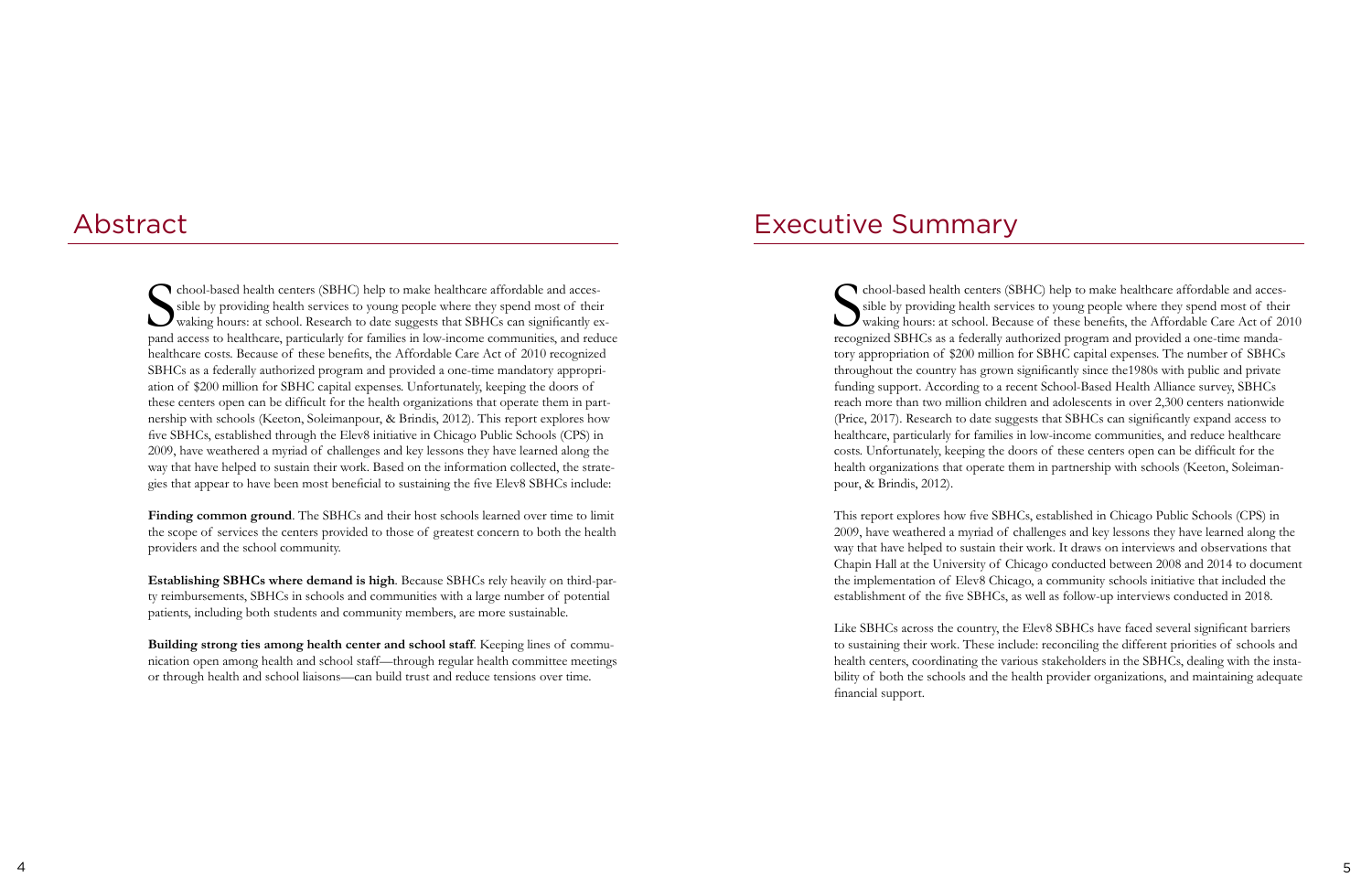Based on the information collected, the strategies<sup>1</sup> that appear to have been most beneficial to sustaining the five Elev8 SBHCs include:

**Finding common ground**. The SBHCs and their host schools learned over time to limit the scope of services the centers provided to those of greatest concern to both the health providers and the school community. The SBHCs focus on the health issues of greatest concern to the schools: compliance with school district physical and immunization requirements, behavioral health, and general physical healthcare. They provide services to students mostly during non-academic time periods to minimize time out of class. In return, the schools help the SBHCs to sustain themselves economically by assisting in the collection of parental/guardian consents, tolerating the use of the health centers by community members, and reducing expectations for the SBHCs to provide non-reimbursable services such as health education.

A lot of people who may not go anywhere else will come here because they feel like this is their clinic. They trust the people in the clinic. They trust the process.

**Establishing SBHCs where demand is high**. Because SBHCs rely heavily on third-party reimbursements, SBHCs in schools and communities with a large number of potential patients, including both students and community members, are more sustainable. Sprigg (2017) recommends a potential patient population of at least 500 Medicaid-eligible patients in the school where the center is located, in nearby schools, and in the community. Several of the SBHCs established through Elev8 see students from neighboring elementary schools to boost their utilization.

**Building strong ties among health center and school staff**. Inclusion of key health and school stakeholders in the planning of a new SBHC is important, and memorandums of understanding can clarify roles. Yet, unforeseen challenges generated by personality and territorial issues may still arise once the SBHC begins operations. However, keeping lines of communication open between health and school staff—through regular health committee meetings or through health and school liaisons—can build trust and reduce tensions over time.

-School Principal

<sup>1</sup> This report is focused primarily on non-financial strategies. For more on financial strategies to sustain SBHCs, please see Keeton, V., Soleimanpour, S., & Brindis, C. (2012) and Price, O. A. (2017).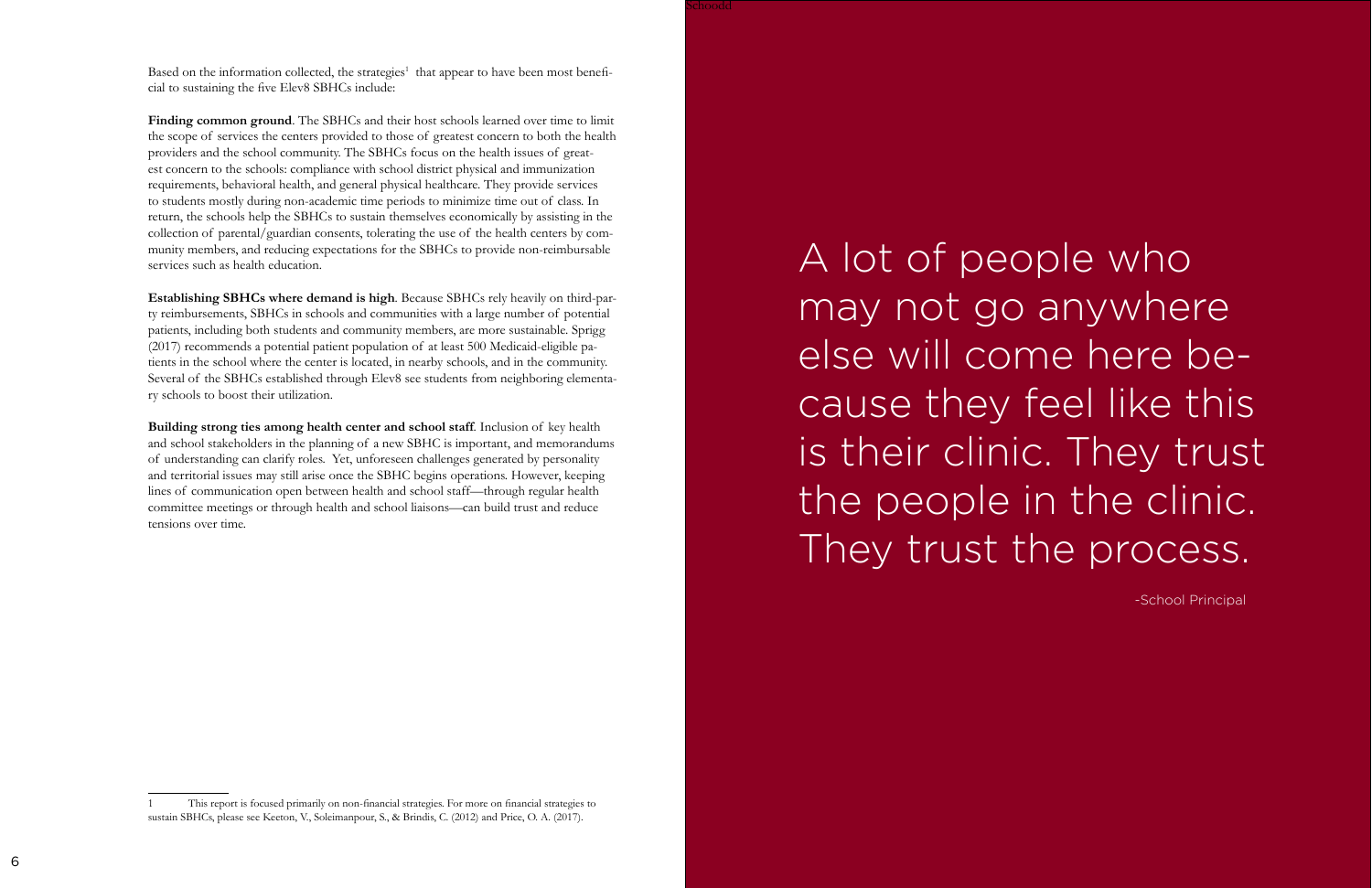## <span id="page-4-0"></span>Introduction

Wultiple obstacles stand between low-income families and good health care.<br>Certainly medical bills are a problem. But for many, just accessing care can<br>weekends and evenings Just taking a child to be seen for an ear infect Certainly medical bills are a problem. But for many, just accessing care can be daunting. The closest clinic may be several bus rides away and closed during weekends and evenings. Just taking a child to be seen for an ear infection could take all day and mean lost wages and school time. And some families do not trust health providers, perhaps due to poor experiences with them in the past.

School-based health centers (SBHC) address such challenges by providing health services to young people where they spend most of their waking hours: at school. Some SBHCs also offer healthcare to adults residing in the school's neighborhood. By providing care in the community and within the familiar location of a school, SBHCs can build trust among and provide a convenient and reliable option to low-income families. As one school principal with an SBHC told us: "A lot of people who won't go anywhere else will come here." Because of these benefits, the Affordable Care Act of 2010 recognized SBHCs as a federally authorized program and provided a one-time mandatory appropriation of \$200 million for SBHC capital expenses.

Unfortunately, keeping the doors of these centers open can be difficult for the community health organizations that operate them in partnership with schools (Keeton, Soleimanpour, & Brindis, 2012). This report will explore how five SBHCs, established in Chicago Public Schools (CPS) in 2009, have weathered a myriad of challenges and key lessons they have learned along the way that have helped to sustain their work .

We begin with a brief summary of evidence on the health, financial, and academic impacts of SBHCs. We then provide an overview of the five SBHCs established as part of a community schools initiative in Chicago called Elev8 Chicago. Next we describe the methods we used to document the progress of Elev8 in general, and the SBHCs in particular, and then discuss the key barriers to and facilitators of SBHC sustainability, based on our findings and those of others who have studied them. We conclude by discussing the strengths and potential pitfalls of the strategies the Elev8 SBHCs employed.

#### **The Impact of SBHCs**

The number of SBHCs throughout the country has grown significantly since the 1980s with public and private funding support. According to a recent School-Based Health Al-



liance survey, SBHCs reach more than two million children and adolescents in over 2,300 centers nationwide (Price, 2017).

Evidence from various studies suggests that SBHCs can significantly expand access to healthcare, particularly for families in low-income communities. SBHCs also appear to improve immunization rates, health outcomes for children with asthma, and adolescent mental health and health behaviors (Keeton et al, 2012). Additionally, McNall et al. (2010) found that, compared to other students, those who use SBHCs report greater satisfaction with their health, more engagement in physical activity, and more consumption of healthy foods.

SBHCs can also lead to cost savings. Using Medicaid data, both Adams (2000) and Guo (2010) compared health care costs for students who did and did not use SBHCs. They found that students who used SBHCs had lower Medicaid expenses. Guo estimated the net social benefits of an SBHC program in four school districts to be \$1,352,087 over three years, saving Medicaid about \$35 per student per year. The cost savings were particularly pronounced for students with asthma, leading to an estimated cost savings of \$970 per child. More recently, Ran conducted a review of 21 cost and/or benefit studies completed between 1985 and 2014. Ran concluded that the total annual benefit per SBHC ranged from \$15,028 to \$912,878, leading to net savings ranging from \$30 to \$969 per visit (Ran, Chattopadhyay, & Hahn, 2016).

There is also some evidence on the impact of SBHCs on the academic progress of students. Walker et al. (2009) found that students who used SBHC physical health services experienced greater improvements in their attendance than students who did not use these services, and students who used mental health services experienced greater improvements in their GPAs than others. On the other hand, Kerns et al. (2011) used the same data set to examine the association between SBHC use and the likelihood of a student dropping out but did not find any evidence for such an association. More recently, Chapin Hall re-

Federally Qualified Health Centers (FQHCs) are community-based health care providers that receive funds from the U.S. Department of Health and Human Services to provide primary care services in underserved areas. They must meet a stringent set of requirements, including providing care on a sliding fee scale based on ability to pay and operating under a governing board that includes patients. Federally Qualified Health Centers may be community health centers, migrant health centers, health care for the homeless, and health centers for residents of public housing. FQHCs receive an enhanced Medicaid reimbursement rate and thus becoming an FQHC enhances the viability of SBHCs.

### What Is A Federally Qualified Health Center?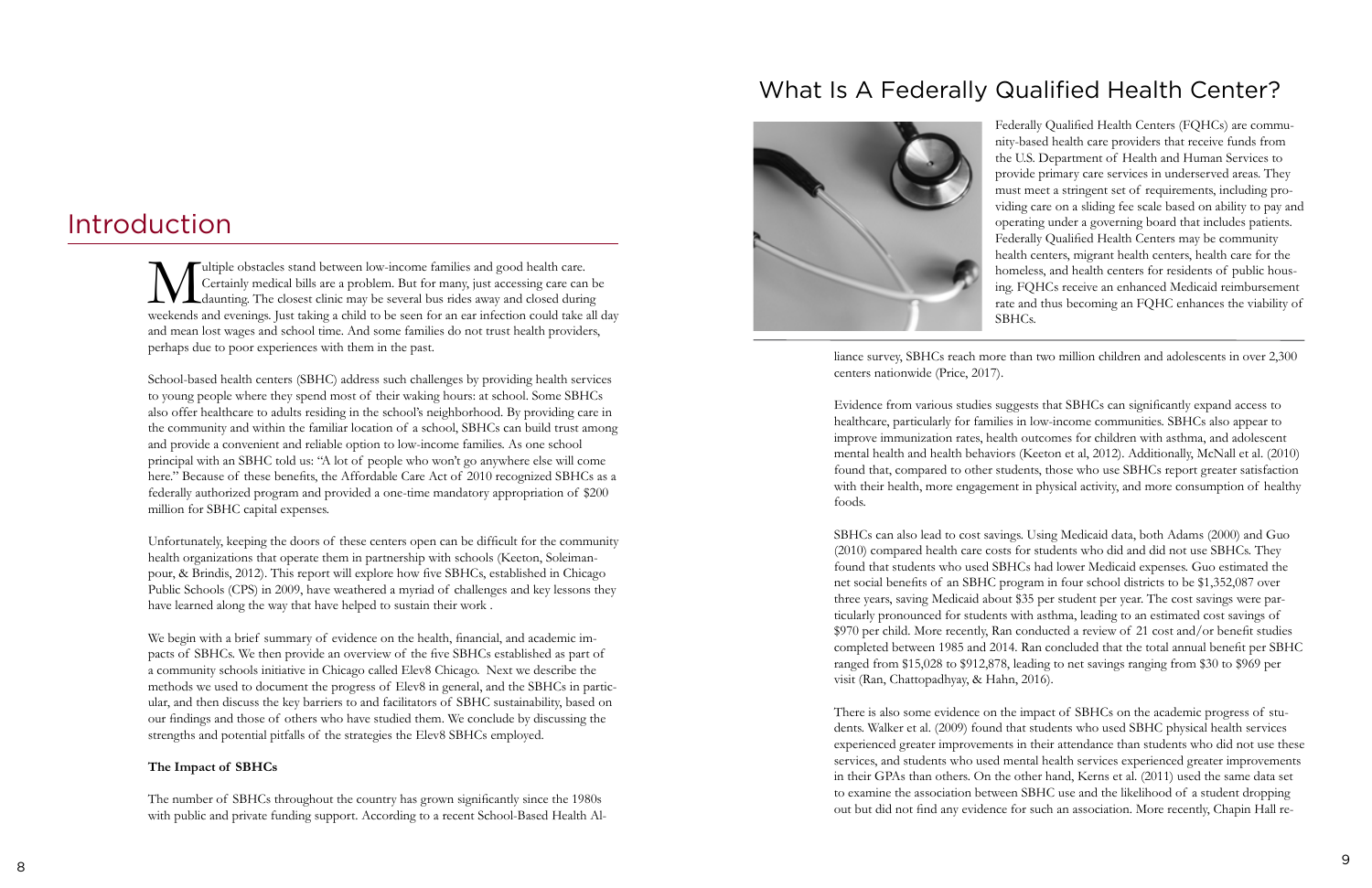<span id="page-5-0"></span>

searchers examined the effects of SBHC use by employing chronic absence in third grade as a proxy for the presence of health problems. They found that students who were chronically absent in third grade and used the SBHC during middle school had significantly higher attendance than students who were chronically absent in third grade but did not use the SBHC (Rich et al., 2018).

Each of the five SBHCs that are the focus of this report opened their doors in 2009 as part of the Elev8 Chicago initiative. Atlantic Philanthropies originally conceived of and funded the Elev8 initiative in four locations around the country, including Chicago. Similar to other community school efforts, the goal was to bring together "schools, nonprofits, philanthropy, parents and members of the community to ensure that students have the resources they need to succeed in school and in life" and to "improve the educational, social and economic outcomes for middle school students and their families." (Atlantic Philanthro pies, 2009) All five Elev8 Chicago sites were established in low-income communities on Chicago's south and west sides and were organized around four pillars of activity: (1) extended-day learning and academic enrichment; (2) preventative healthcare services; (3) family economic and social supports: and (4) parent and community engage-

#### **The Elev8 SBHCs**

ment. In each of the five communities, Elev8 Chicago was established as a partnership among the school, a lead community agency, and the health provider.

Atlantic Philanthropies funded the construction of health clinics in all participating schools. Each of the centers is operated by a community-based health provider and qual ifies as a federally qualified health center (or FQHC, see insert on page 9 for more infor mation). The Elev8 initiative aimed to, among other things, integrate medical and school services, boost health advocacy efforts, and increase enrollment of children in health insurance programs. See Table 1 on page 11 for information on the services provided by each center.

The report draws on interviews and observations that we conducted between 2008 and 2014 to document the implementation of all aspects of Elev8 Chicago, including the SBHCs. Beginning in 2008, we observed and documented afterschool programs, school meetings, implementation meetings, cross-site meetings of site directors and health center partners, health committee meetings, and special events at schools and other locations. In 2009, we began conducting the first set of annual inter views with key planning and implementation stakeholders; respondents included school principals and assistant principals, site directors, social workers, teachers, extended day program staff, and parent leaders. Stakeholders were asked to participate in one interview each year for the 3.5-year implementation period. The interview protocol was common across communities, and included questions about the community and school contexts, the structure of the local Elev8 partnership, the plans for and implementation of Elev8 activities, efforts to integrate partner activities, and the sustainability of Elev8.

#### **Supreme Health Services Promise M Center** Cisneros Middle School  $\overline{B}$ Ele

All five centers serve both students and the community at large. Four of the centers are open 8-9 hours per day five days per week. One center is open three days a week, and its hours change often. Additionally, four of the centers have expanded their staffs at the centers to serve more patients over time.

Since the SBHCs opened there have been some significant changes in the leadership and operations of the schools and the health providers. For example, Chicago Public Schools turned over the operation of one school to a non-profit organization as a "turnaround" school. Also, the original health provider for two of the schools ended the partnership due to budgetary concerns, and two new providers stepped in.

To understand barriers to and facilitators of the sustainability of the SBHCs nine years after their work began, we also conducted interviews in 2018 with representatives of four of the five SBHCs and all of the five schools that house them, as well as a consultant who worked with all five school sites.

### Method

Physicals

|                           | <b>Supreme</b><br>Health<br><b>Services</b> | Promise<br>Medical<br>Center | Neighbor<br>Health<br><b>Centers</b> | Abundance<br><b>Medical</b><br>Center | Central<br>Health<br><b>Services</b> |
|---------------------------|---------------------------------------------|------------------------------|--------------------------------------|---------------------------------------|--------------------------------------|
|                           | Cisneros<br>Middle School                   | Basquiat<br>Elementary       | Anderson<br>Charter                  | Dehesa<br>Academy                     | Ellison<br>Elementary                |
| <b>Student Patients</b>   | 30%                                         | 20%                          | 90%                                  | unknown                               | 50%                                  |
| <b>Community Patients</b> | 70%                                         | 80%                          | 10%                                  | unknown                               | 50%                                  |
|                           |                                             |                              |                                      |                                       |                                      |
| als and immunizions       | ✓                                           | ✓                            | ✓                                    | ✓                                     |                                      |
| Acute health care         | $\checkmark$                                | ✓                            | ✓                                    | J                                     |                                      |
| ehavioral health care     | $\checkmark$                                | ✓                            | ✓                                    |                                       |                                      |
| OB/GYN                    | $\checkmark$                                | $\checkmark$                 | ✓                                    |                                       |                                      |
| Health education          | ✓                                           | ✓                            |                                      |                                       |                                      |

| <b>Student Patients</b>   | 30% |  |
|---------------------------|-----|--|
| <b>Community Patients</b> | 70% |  |
|                           |     |  |
| sicals and immunizions    | J   |  |
| Acute health care         | J   |  |
| Behavioral health care    | J   |  |
| OB/GYN                    | J   |  |
| Health education          |     |  |
|                           |     |  |

Note: The health provider and school names used pseudonyms.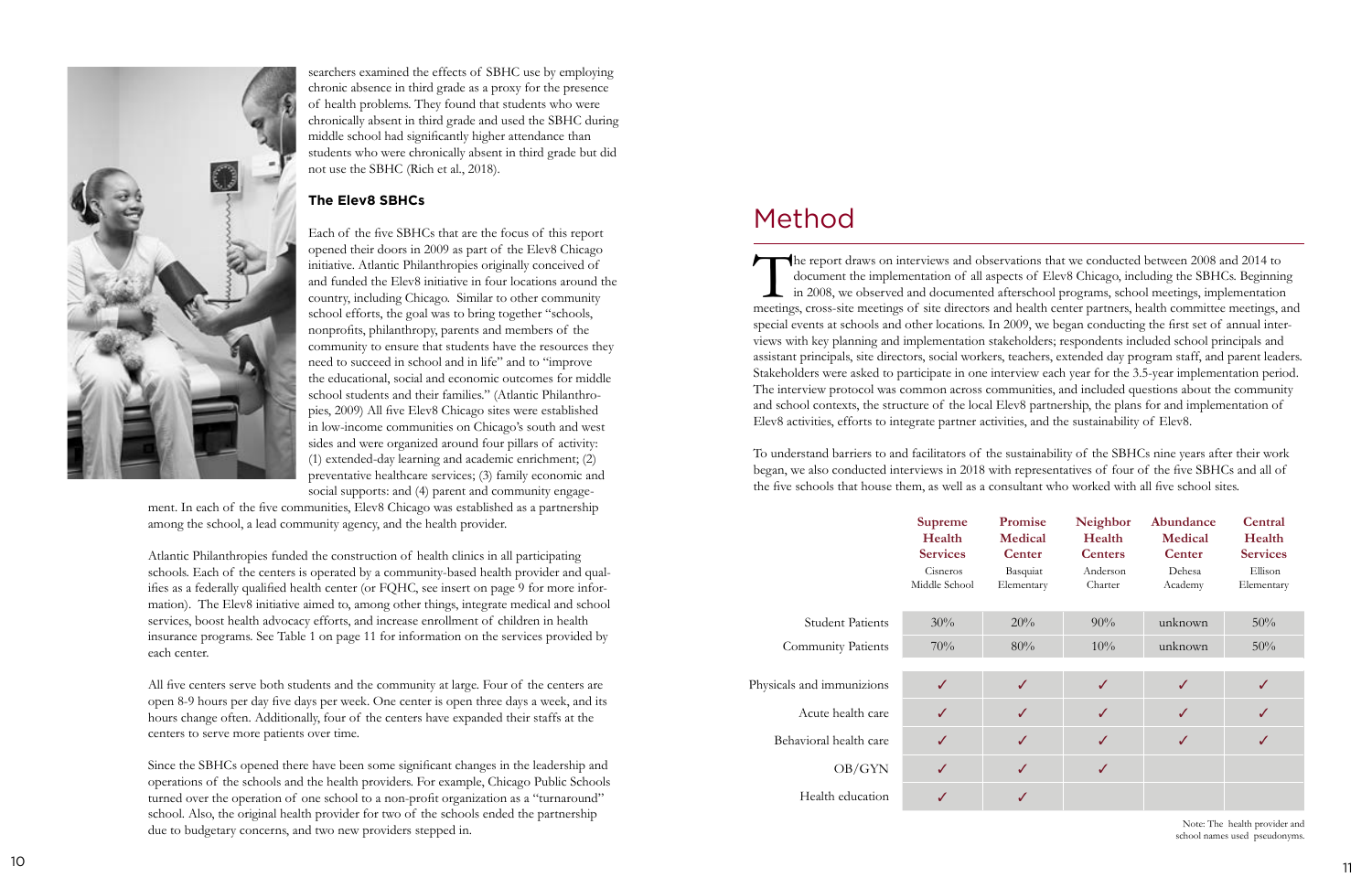<span id="page-6-0"></span>

barriers to sustaining their work. These include: reconciling the different priorities of schools and health centers, coordinating the various stakeholders in the SBHCs, dealing with the instability of both the schools and the health provider organizations, and maintaining adequate financial support. We discuss barriers related to each of these challenges and the facilitators that helped the SBHCs, to varying degrees, overcome the barriers. We also draw on existing literature describing both barriers and facilitators.

#### **Conflicting Priorities**

**Barrier**: Schools and health providers are focused on different issues.

Health organizations and schools have different priorities, legal requirements, and modes of working, and these differences can lead to conflicts. Moreover, they are not accus tomed to working in tandem. As Dryfoos (1994) notes:

Most SBHCs are perceived by the school as an 'add-on,' a valued property presented to the school by some community agency but not integral to the workings of the school . . . Teachers will not allow children to leave classes to go to clinic appointments. Custodians resist keeping doors open after school hours. Principals, especially if they are assigned to the school after the clinic is already located there, may be lukewarm about the idea and fail to foster coordination. Social workers feel threat ened. Whose case is it? What records can be shared?

The goals of the health organizations that operate SBHCs, which are strongly influenced by their funding sources, may lead to conflicts with the school. Third-party reimburse ments from public and private insurance are important to the operations of SBHCs. As a result, their decisions are not necessarily based on the long-term economic, educational, and social value of improving the health of students (Price, 2017). Rather, their focus has to be on providing as many reimbursable services to as many patients as possible. Thus they might steer clear of non-reimbursable services and invest more time in collecting consents from students to increase the number of reimbursable visits.

## Findings/Results

In the years following the implementation of the health centers, both the community agencies involved in Elev8 and the schools pushed for the health centers to be involved in school events, staff trainings, health classes during school, and health-related programs after school. Indeed, Atlantic Philanthropies envisioned this type of integration from the start of the initiative. Although the health centers willingly participated in some of these activities to boost usage of health center services, they resisted time-intensive activities because they diverted staff from billable work. The impression that the health centers were not integral members of the school community increased when, during the early years, the centers opened their doors to nonstudent patients, further convincing some school staff that the centers did not prioritize students.

The original Atlantic Philanthropies grant provided funds for both the construction and start-up operations of the SBHCs. However, after the initial grant period ended, Atlan tic Philanthropies no longer provided supplementary funds for health activities in the schools. The lack of funds led to tenuous three-way partnerships between the school, the health providers, and the lead community agency at most of the sites. Without this fund ing, the health partner agencies were understandably even less motivated to step outside of their normal operations to integrate their work with the school. As one stakeholder de scribed at this time, "you've got to show the health centers that there is a reason for them to put energy into being connected to Elev8."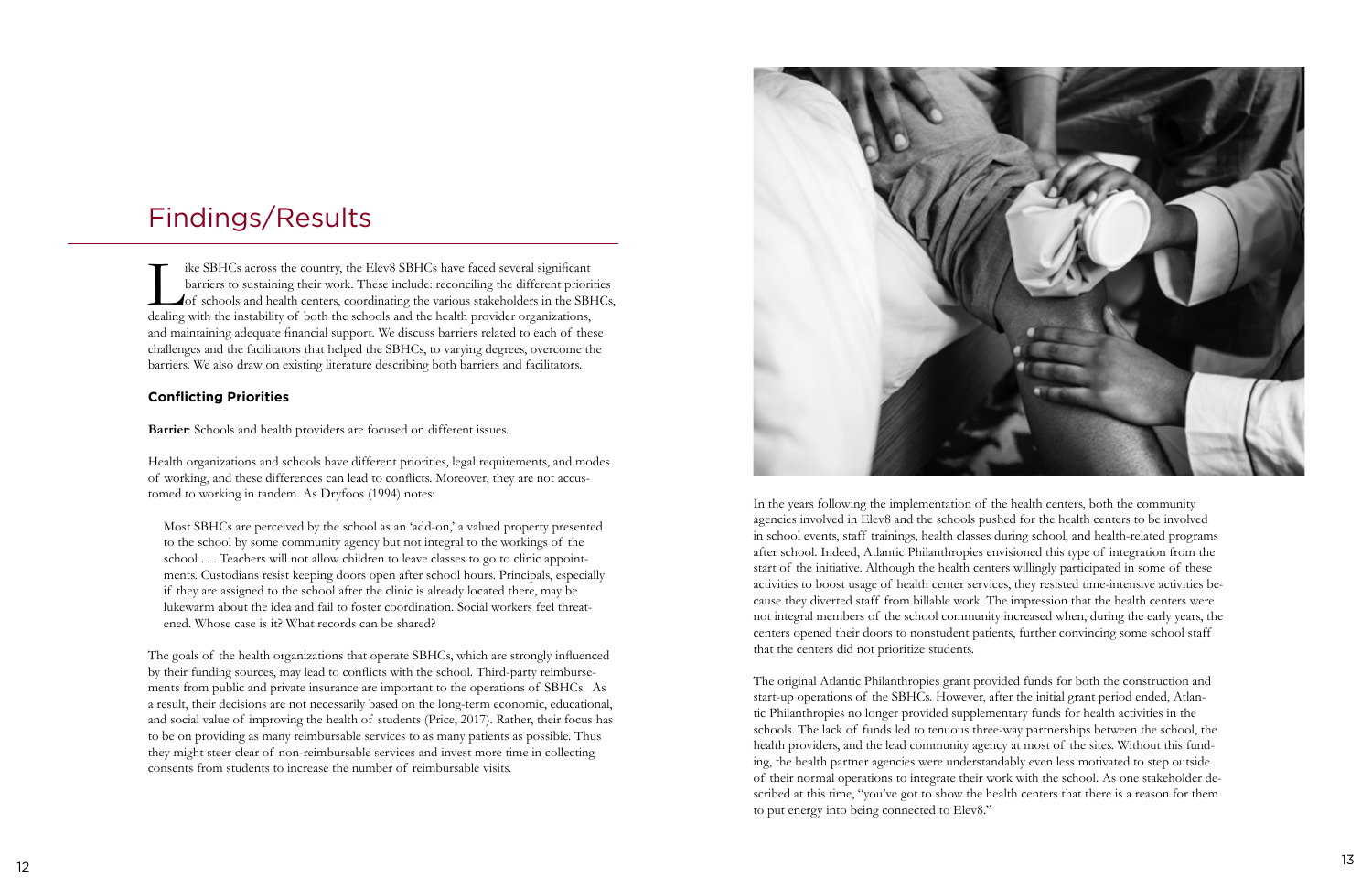**Facilitator**: Narrow the focus of SBHCs on services important to both health providers and schools.

These initial conflicts have faded over time as the SBHCs and schools appear to have come to an implicit agreement on the role of the SBHCs. This role is one that serves both the schools' and the health providers' interests. The SBHCs focus on the health issues of greatest concern to the schools: compliance with school district physical and immu nization requirements, behavioral health, and general physical healthcare. They provide services to students mostly during non-academic time periods to minimize time out of class. In return, the schools help the SBHCs to sustain themselves economically by assist ing in the collection of consents, tolerating the use of the health centers by community members, and not expecting much in the way of non-reimbursable services such as health education.

Health providers continue to participate in some school events primarily for outreach to increase center usage. However, the centers occasionally contribute to school health classes and wellness committees and offer ongoing programs that promote health such as running or yoga classes.

Not all of the schools have reached a detente with their SBHCs on mental health care. During the course of our documentation of Elev8 Chicago, school faculty and communi ty partners emphasized that behavioral health services were perhaps the most needed and helpful component of the Elev8 project. In 2018, the schools continued to be grateful for the added behavioral health support provided by the SBHCs, although at Dehesa school staff stressed that the need for consistent behavioral health services remained significant due to the reduced and inconsistent hours of the health center. Similarly, Anderson staff noted that their behavioral health care needs remained higher than the health center and school staff 's capacity to meet them.

#### **Coordination Challenges**

**Barrier**: Schools and health providers have different policies and procedures.

All of the Elev8 sites have faced coordination challenges. Differences in priorities, dis cussed above, have fueled some of these challenges. For example, shortly after its SBHC opened, Anderson's interest in student safety conflicted with the health provider's interest in protecting students' confidentiality. Students were required to sign in at the office and provide personal identifying information before accessing health services so that staff could monitor student whereabouts. However, this procedure had to be revised due to privacy concerns. Similarly, at Dehesa, tension between the school and health provider emerged from an unclear referral process for behavioral health services, and poor com munication between the school social worker and the health center psychologist. Ques tions such as when students could be seen, what kind of information could and should be exchanged between the two partners, and who was responsible for patient follow up contributed to a strained relationship between school and health center staff

# They're welcoming. They are bilingual, which really helps our families feel comfortable and able to communicate. So when you walk in, there is a level of warmth, it doesn't feel sterile.

**Facilitator**: Hold regular meetings to coordinate efforts.

The sites developed various strategies to overcome coordination hurdles, including the establishment of health committees and the appointment of school-health center liai sons. All sites were initially required to hold monthly health meetings where health center, school, and community agency staff would discuss policies, procedures, and programs related to health at the school. However, by 2012, the only health committees still meet ing regularly were at Ellison and Cisneros, although informal communications and oneon-one meetings among health partners and other Elev8 partners occurred, to varying degrees, at all of the sites. At one site, significant tension between the school and health center staff reduced the number of meetings. At another, the health center's focus on seeing as many patients as possible reduced their staff 's availability for meetings. At a third site, a key funder of the lead agency objected to reproductive health services provided by the Elev8 health center partner, which made it difficult for lead agency staff to work closely with the health committee.

In 2018, only Supreme Health Services and Promise Medical Center were holding any health meetings that included school staff. The school and health center staff we inter viewed felt that these regular meetings helped them to deal with various issues promptly and effectively. Neighborhood Health Centers was meeting regularly with a committee that included students but not school staff. However, a liaison in the Anderson school office regularly provided the SBHC with a list of students who were out of compliance with school district physical and immunization requirements. At Ellison, an SBHC staff member was meeting quarterly with the Ellison principal about health center operations and the needs of the school and plans to restart the health committee meetings were under way. By contrast, there were neither regular health committee meetings nor a school-health center liaison at Dehesa in 2018. The health center at this school appeared less stable than the others, having decreased hours during the same period that the others either increased hours or staff.

-Assistant School Principal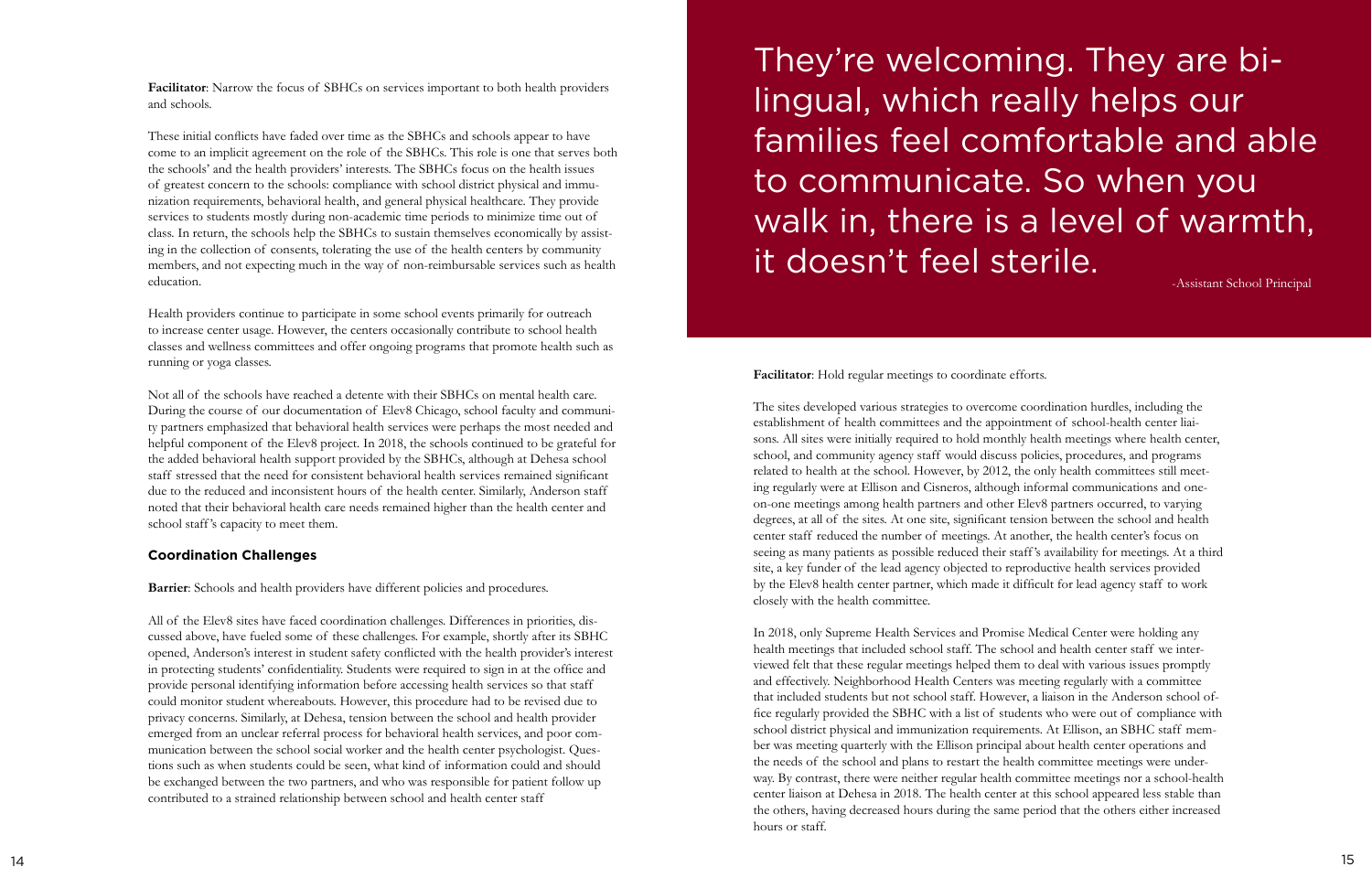#### **Facilitator**: Assign staff and consultants to coordination roles.

In the first several years of the Elev8 initiative, sites had sufficient funds to hire Ameri-Corps members (and other interns from similar programs) to facilitate communication and collaboration among the health center, school staff, and others. These health coordi nators had a broad range of responsibilities, including raising awareness among families and school staff of health center services, tracking compliance rates for required student physicals and vaccinations, supporting special health initiatives (e.g., STD awareness campaigns), and escorting students to and from appointments. The health coordinator also arranged for students to receive onsite dental and optometric services from external providers. These types of services are often difficult to incorporate and sustain with more traditional SBHCs, because they are not billable medical services for health center staff. As members of AmeriCorps, the health coordinators were able to facilitate these services at a modest cost.

Another aid to coordination during the first several years of the Elev8 initiative in Chi cago was a consultant who had extensive SBHC experience and worked with all five school sites. Stakeholders felt that this consultant was a critical support to the site health committees. In addition to chairing these site-specific meetings, the health consultant also identified looming concerns and upcoming tasks, provided background information about how other SBHCs had addressed similar issues, brought in outside partners to inform and advise, and shared information and technical assistance to ensure that sites were in com pliance with state and federal laws. She also effectively reframed personal disputes into more benign operational challenges that could be deliberately addressed.

In addition to meetings at each site, the consultant organized and facilitated regular crosssite meetings of health providers from the five Chicago Elev8 sites and other key individuals (such as the school district official overseeing all SBHCs in Chicago Public Schools) for networking, information sharing, and problem solving. These meetings involved staff from the partnering health agencies, but not from school or lead agency partners. Exclud ing non-health organizations allowed health providers to speak openly about the challeng es in their work and partnerships, concentrate on complicated issues specific to the health field, and provided a way for them to air grievances openly, learn from each other, and collaborate on solutions.

A key challenge to all aspects of Elev8 Chicago, including SBHCs, was the churn in school, lead agency, and health center staff. The school principals (as well as other key school staff) changed sev eral times between the start of Elev8 Chicago in 2008 and 2014 when we completed our yearly documentation of the initiative. And, as already noted, during the first five years of operation, the SBHCs experienced significant changes in the operations of the health centers and the schools.

**Facilitator**: Time allows health providers and schools to appreciate each other and work more effectively together.

Whether established in a memorandum of understanding or less formally, Hacker (2009) advises careful planning to coordinate stakeholders during the start-up phase of an SBHC. "Potential issues and problems should be identified, agreements made, and policies developed. Both parties must demonstrate a readiness to receive and incorporate infor mation. Together the partners must address a simple question: What must we agree to do and what must we agree not to do?" All of the Elev8 sites had such conversations prior to the opening of the centers, yet they still faced unforeseen challenges mostly generated by personality and territorial issues. However, staffing changes, the gradual alignment of goals, and the accumulation of trust have helped to minimize most of these challenges

over time. By the sixth year, the health providers at each site appeared to work effectively with both Elev8 and school staff with fewer notable coordination challenges than in past years. In her observation of another SBHC, Dryfoos (1994) observed that as the program matured and the benefits became perceptible to school staff, the schools began to take on more ownership of the SBHC, helping out with the consent process and referring more students to their services. Similarly, all of the SBHC and school representatives whom we interviewed in 2018 reported that school staff helped the health centers by collecting consents and referring students.

#### **School and Health Center Instability**

#### **Barrier**: School and health provider staff is always changing.

Changes in school principals and staff have ne cessitated multiple changes in SBHC related policies and procedures to reflect the staffing and leadership priorities of the school. For example, at Basquiat, the original plan was that the school nurse was to triage students and make the de cision to treat the student herself, send the student back to class, or send the student to the health center. When this protocol was agreed upon, the school nurse was present in the school full time. By the time the health center opened, however, school district budget cuts reduced the nurse's hours to parttime. Confusion quickly arose as to how and when to send students to the health center in the nurse's absence and persisted through most of the school year. Eventually, the school and SBHC agreed that school staff could send students in need of immediate care to the health center. Additionally, the SBHC would share a list of students with appointments each day, and school staff would escort them to the center.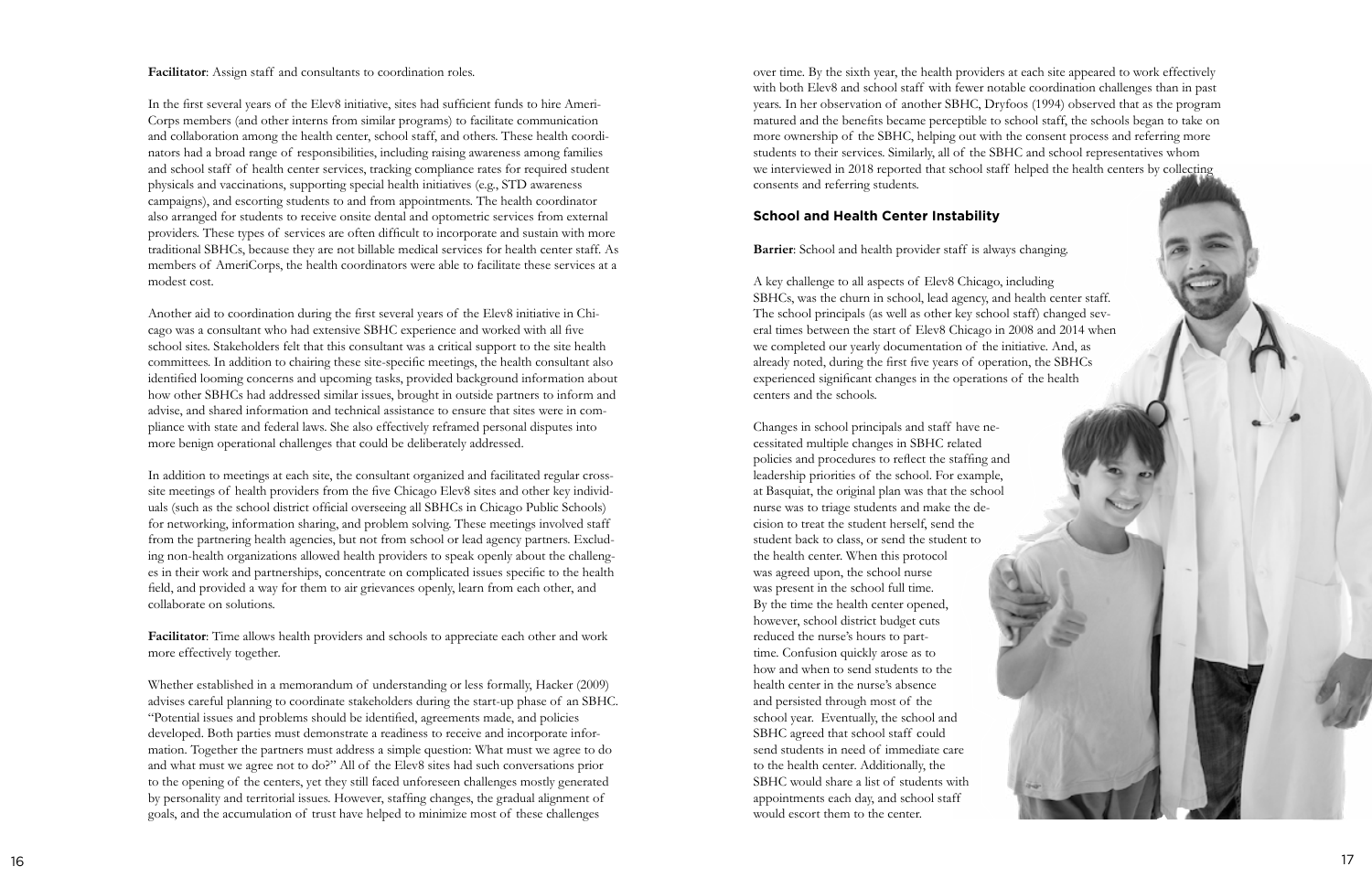Changes in health center staff were also disruptive to Elev8 partnerships. For example, Elev8 and school staff expressed strong concerns about the part-time hours and inconsistent staffing at the Cisneros health center from September through December 2011. These staffing difficulties increased the already significant tension between the health provider and the lead community agency, as each remained at odds about the number of hours the clinic should remain open and who should be responsible for patient outreach. Instability continues to impact the effectiveness of the SBHCs. In the 2017/18 school year, the loss of a long-time SBHC staff member who had strong relationships with Ellison school staff and families led to a variety of difficulties coordinating with the school and providing consistent service. When this staff member was restored to her former job, operations ran more smoothly again. Additionally, Dehesa staff members feel that their SBHC would have a more positive impact on the school community if its hours were longer and more consistent.

**Facilitator**: Community partners and consultants can help SBHCs weather the winds of change.

We did not find evidence of particularly effective strategies to deal with churn, either in our documentation of the Elev8 initiative or in our review of the SBHC literature. However, the support of community agencies and the health consultant certainly helped the SBHCs to weather the winds of change early in the Elev8 initiative. For example, when the health provider at Anderson and Basquiat pulled out, the health care consultant provided key leadership, along with the lead community agencies, in the two schools where the departing health provider worked.

**Facilitator**: Establish SBHCs in stable schools and communities.

As one interviewee noted, there is often not much sites can do to counteract the effects of organizational instability. Instead, she recommended that SBHCs be established in

relatively stable schools and communities by health providers with strong leadership and well-established procedures and processes whenever possible. In the absence of such stability, partners in SBHCs need to expect and prepare for ongoing renegotiations and adjustments as people and organizations change.

#### **Funding Challenges**

**Barrier**: Patients needs services that are not billable.

As noted, all of the SBHCs established through Elev8 Chicago rely heavily on third-party reimbursements and have narrowed their services primarily to those that are billable. Moreover, they were all established as FQHCs to take advantage of the higher reimbursement rate (see inset page 9). This reliance on reimbursements is common among SBHCs nationwide, although federal, state, city, school district, and private funds also supplement the work of some centers (Price, 2017). The reimbursement-based financing strategy presents some significant challenges to SBHCs.

Most SBHCs have to offer some services that are not reimbursed or poorly reimbursed. Low-income SBHC patients may require additional case management and/or educational or social supports, expenses that are also poorly reimbursed by insurance. Silberberg (2008) provides the example of asthma management, which requires that families be educated about how to modify their home environment and provide asthma self-care. Such educational services are not reimbursable. To provide for such needs, initial and ongoing funding in addition to insurance billing is required (Devore, 2012; Price, 2017; Silberberg 2008).

**Barrier**: A large and consistent flow of patients is necessary to sustain SBHCs.

The reimbursement-based strategy makes SBHCs dependent on consistently high utilization. At Ellison there were unexpected and lengthy delays in constructing an entrance to the health center to allow community residents direct access without having to walk through the school hallways. The absence of the door for the first seven years of the health center likely reduced the community's use of the health center and thus its sustainability.

**Barrier**: Grant funds are scarce.

Other funding sources are difficult to obtain. A few of the Elev8 SBHCs have offered non-reimbursable health supports with grant funds. However, several interviewees noted that competition for such funds is high. Public grants are also in short supply (Silberberg, 2008). A looming threat is the possibility of funding cuts for undocumented children. All Kids is Illinois' Medicaid program for children who need comprehensive, affordable health insurance, regardless of immigration status or health condition. Supreme Health Services and Abundance Medical Center serve a large number of undocumented families and thus heavily rely on All Kids reimbursement.

You don't go into this schoolbased health center thing thinking you are going to make a profit, because you won't. The issue is having enough funds to stay sustainable."

-Health Provider Staff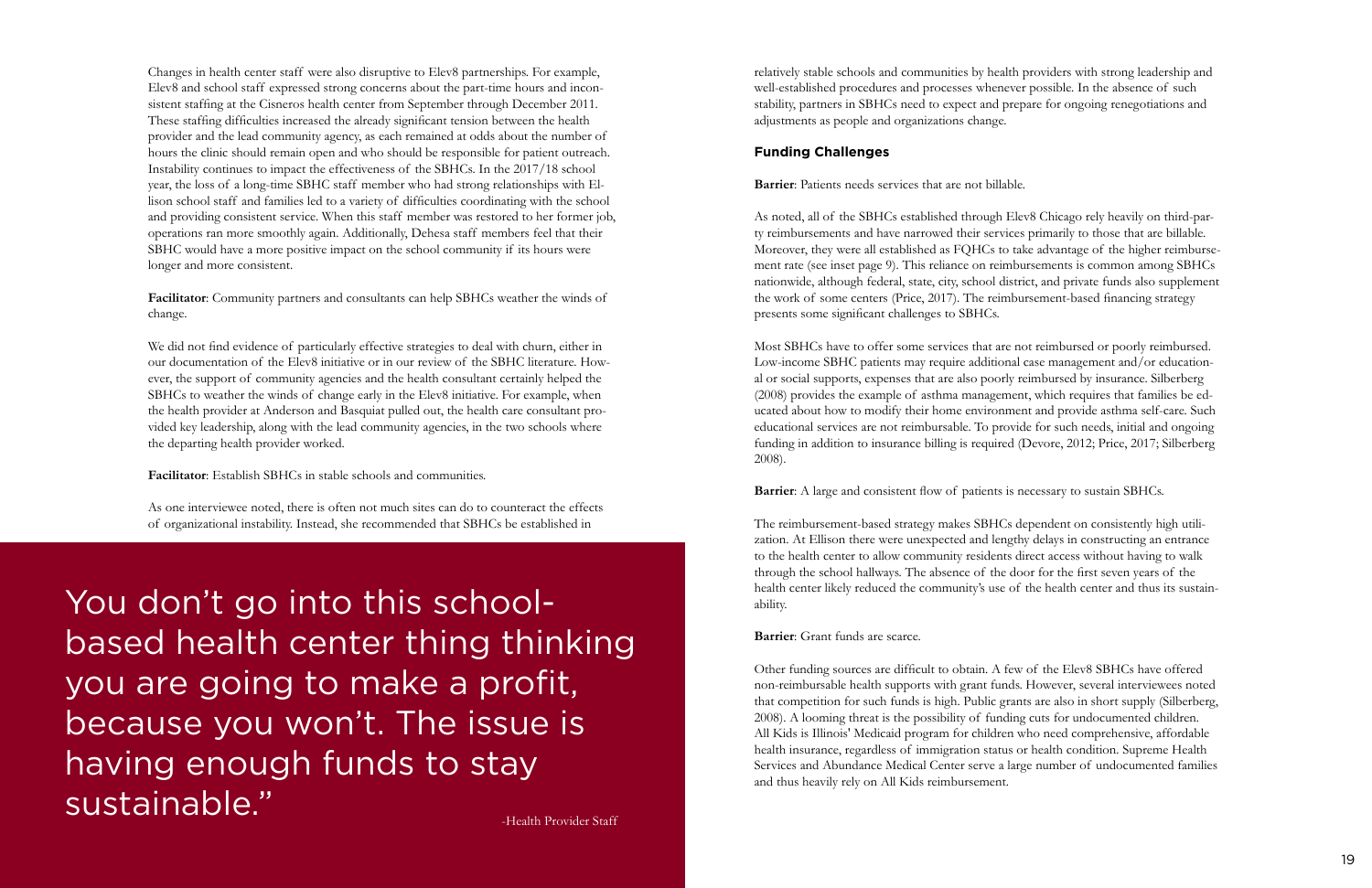<span id="page-10-0"></span>**Facilitator**: Federally Qualified Health Center Regulations and Public Funds for SBHCs.

More than 40 percent of SBHCs in the U.S. are sponsored by FQHCs. Medicaid payment only reimburses about 80 percent of community health centers' costs. If a health center qualifies as an FQHC, it receives the additional 20 percent not covered by Medicaid. To qualify as an FQHC, a health center must: have a governing board composed of more than 50 percent patients of the center, serve a medically underserved population, and offer a sliding fee schedule to patients earning less than 200 percent of the Federal poverty level. Because FQHC regulations allow SBHCs like the Elev8 SBHCs to sustain their work, maintenance of such regulations is thus critical to their survival. Although FQHCs historically have received bipartisan support, there have been threats to some of their federal funding sources such as the Community Health Center Fund, which was established as part of the Affordable Care Act. (Health Resources and Services Administration, 2006, Lewis C. R., 2017)

**Facilitator**: Schools and health providers can share staff.

Beyond limiting services mostly to those that are fully reimbursable and looking for grant funds, the Elev8 SBHCs have used a few other strategies to promote financial viability. For example, Promise Medical Center splits its mental health position with the school, each paying half since neither has enough to cover a full-time staff member.

**Facilitator**: Community advocacy can help to sustain SBHC funding.

Building community support is another way that the SBHCs have promoted financial stability. Several interviewees stressed that health providers should clearly understand the health needs of their communities before opening SBHCs and that they should look for opportunities to collaborate with other health-related organizations in the community so that they are seen as a collaborator rather than a competitor. As the School-Based Health Alliance notes, "When SBHCs engage students and their families, they become SBHC champions. They play a critical role in marketing, advocacy, enrollment, and resource development." (School-Based Health Alliance) One interviewee noted that when another Chicago public school that housed an SBHC closed down, the community "put up a stink" and CPS responded by relocating the center to another school site.

**Facilitator**: Establish SBHCs where demand is high.

Finally, a basic strategy is to only open SBHCs in schools and communities with a large number of potential patients, including both students and community members. Sprigg (2017) recommends a potential patient population of at least 500 Medicaid-eligible patients in the school where the center is located, in nearby schools, and in community. Several of the SBHCs established through Elev8 see students from neighboring elementary schools to boost their utilization.

### **Discussion**

Based on the information collected, the strategies that appear to have been most beneficial to sustaining the five Elev8 SBHCs include the following.

### **Finding Common Ground**

The SBHCs and their host schools learned over time to limit the scope of services the centers provided to those of greatest concern to both the health providers and the school community. The SBHCs focus on the health issues of greatest concern to the schools: compliance with school district physical and immunization requirements, behavioral health, and general physical healthcare. They provide services to students mostly during non-academic time periods to minimize time out of class. In return, the schools help the SBHCs to sustain themselves economically by assisting in the collection of parental/guardian consents, tolerating the use of the health centers by community members, and not expecting the SBHCs to provide non-reimbursable services such as health education.

### **Establishing SBHCs Where Demand Is High**

Because SBHCs rely heavily on third-party reimbursements, SBHCs in schools and communities with a large number of potential patients, including both students and community members, are more sustainable. Sprigg (2017) recommends a potential patient population of at least 500 Medicaid-eligible patients in the school where the center is located, in nearby schools, and in community. Several of the SBHCs established through Elev8 see students from neighboring elementary schools to boost their utilization.

### **Building Strong Ties Among Health Center and School Staff**

Inclusion of key health and school stakeholders in the planning of a new SBHC is important, and memorandums of understanding can clarify roles. Yet, unforeseen challenges generated by personality and territorial issues may still arise once SBHC begin operations. However, keeping lines of communication open between health and school staff—through regular health committee meetings or through health and school liaisons—can build trust and reduce tensions over time.

Although many stakeholders emphasized early on in our documentation process that intermediaries such as the health consultant, the AmeriCorps interns, and the Elev8 lead community organizations were important to the initial functioning of the health center, all five centers have continued for several years without this support (Baker, Rich, Wojnarowksi, & Meehan). As one interviewee noted, intermediaries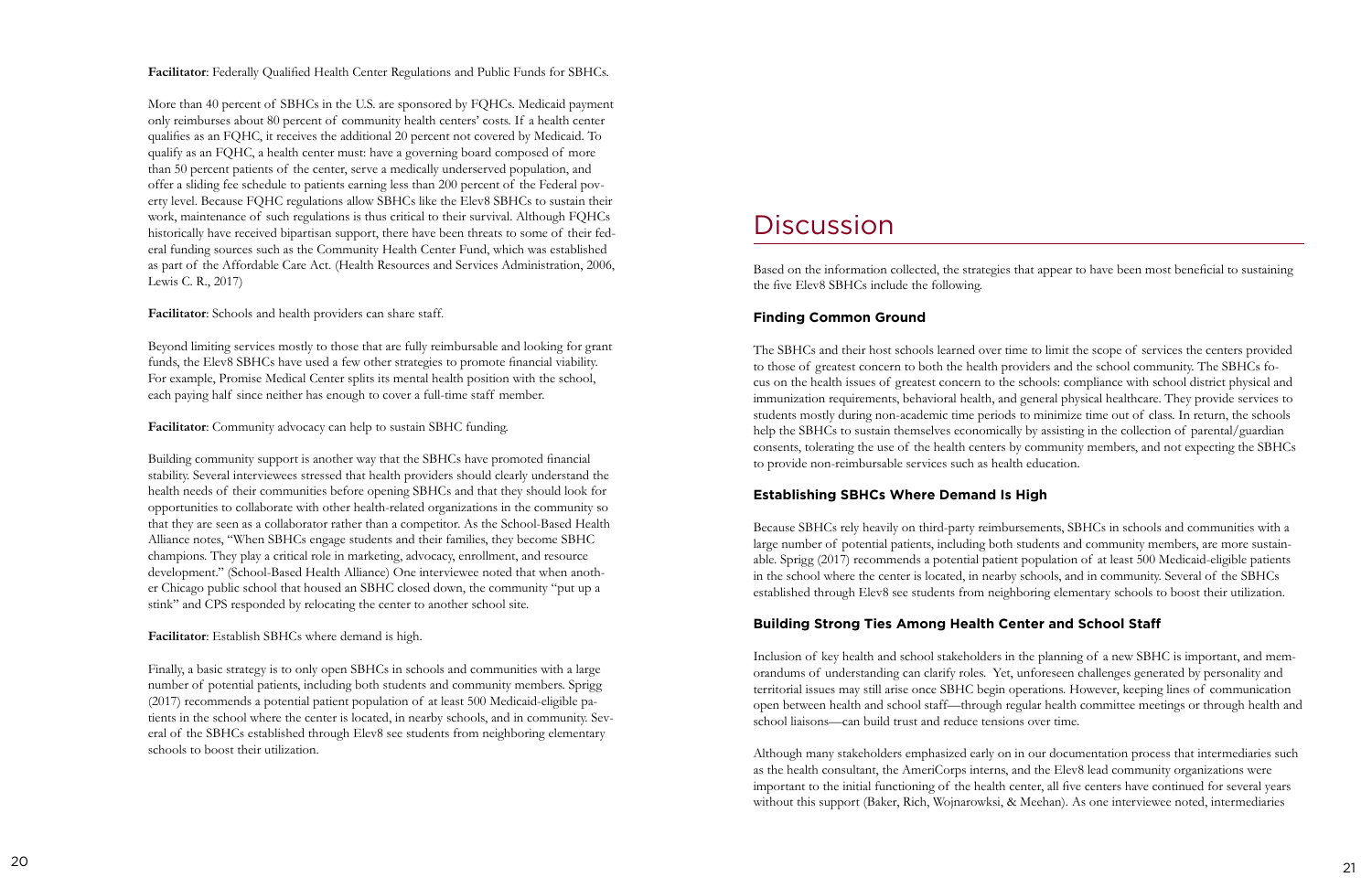### References

Adams, E., & Johnson, V. (2000). An elementary school-based health clinic: can it reduce Medicaid costs? Pediatrics , 105 (4), 780–788.

Atlantic Philanthropies. (2009). Elev8: Opportunity for Empowerment. Retrieved 10 2018, from www. atlanticphilanthropies.org: http://www.atlanticphilanthropies.org/elev8

Baker, S., Rich, L., Wojnarowksi, M., & Meehan, P. Implementing Successful SchoolBased Health Centers: Lessons from the Chicago Elev8 Initiative. Chicago: Chapin Hall at the University of Chicago.

Hacker, K., & Wessel, G. (2009). School Based Health Centers and School Nurses: Cementing the Collaboration. Journal of School Health , 68 (10), 409-414.

Devore, C., & et al. (2012). School-Based Health Centers and Pediatric Practice. Pediatrics , 129 (5), 993.

Dryfoos, J. G. (1994). Medical clinics in junior high school: Changing the model to meet demands. Journal of Adolescent Health , 15 (7), 549–557.

Guo, J., Wade, T., Pan, W., & Keller, K. (2010). Schoolbased health centers: cost-benefit analysis and impact on health care disparities. American Journal of Public Health , 100 (9), 1617–1623.

Health Resources and Services Administration. (2006). Comparison of the Rural Health Clinic and Federally Qualified Health Center Programs. Sterling, VA: U.S. Department of Health and Human Services.

Keeton, V., Soleimanpour, S., & Brindis, C. (2012). School-based health centers in an era of health care reform: building on history. Current problems in pediatric and adolescent health care, 42 (6), 132-56.

Kerns, S.E.U., Pullmann, M.D.; Cusworth Walker, S.; Lyon, A.R; Cosgrove, T.J.; Bruns, E.J. (2011). Adolescent Use of School-Based Health Centers and High School Dropout. Archives of Pediatric and Adolescent Medicine, 165(7), 617-623.

Lewis, C. R. (2017, 12 21). Care for Millions at Risk as Community Health Centers Lose Billions in Funding. Retrieved 1 25, 2019, from Commonwealth Fund: https://www.commonwealthfund.org/blog/2017/ care-millions-risk-community-health-centers-lose-billions-funding

<span id="page-11-0"></span>can help when troubles arise. However, when health providers with strong administrative structures are placed in relatively stable and large schools within communities in need of health care services, intermediaries appear to become less necessary over time. The loss of intermediaries has led to the loss of some health services at some of the schools such as dental van visits and visions screenings which were coordinated by interns or community organization staff. Other schools have assigned school staff for these functions.

Another strategy emphasized early on was the regular health meetings which included health provider and school staff and, in some cases, other stakeholders such as parents or Elev8 community agency staff. The two sites that appear the most stable have continued to hold such meetings. But interviewees emphasized that relationships among school and health staff were most fundamental and that those relationships could be sustained without monthly committee meetings, which can be time-consuming for busy staff members and thus hard to maintain. Rather, ad hoc meetings between individuals, such as between the school nurse and the health center nurse and between the school social worker and the health center social worker also maintain critical relationships.

Finally, the churn in staff employed by schools and health providers appears to be a fact of life for most SBHCs. Although none of the Elev8 sites developed strategies to significantly reduce this instability, they did learn to expect change and to deal with it by consistently re-educating both school and health center staff about the roles of each in the operation of the center and sometimes renegotiating those roles to better meet the current needs of each group. Additionally, once SBHCs are firmly planted into communities, community members may advocate for their maintenance.

Low-income families face a myriad of interwoven challenges including unemployment, low wages, insufficient education, poor health, crime, and housing concerns. Unfortunately, the supports designed to help families overcome such challenges are often financially unstable and disjointed. Over the past several decades, the public and private sectors have worked to find ways to integrate and sustain such supports over the long-term. SBHCs are part of this effort. They are developing strategies to coordinate their efforts with schools and other community-based supports and bring badly-needed and sustainable health care to those most in need.